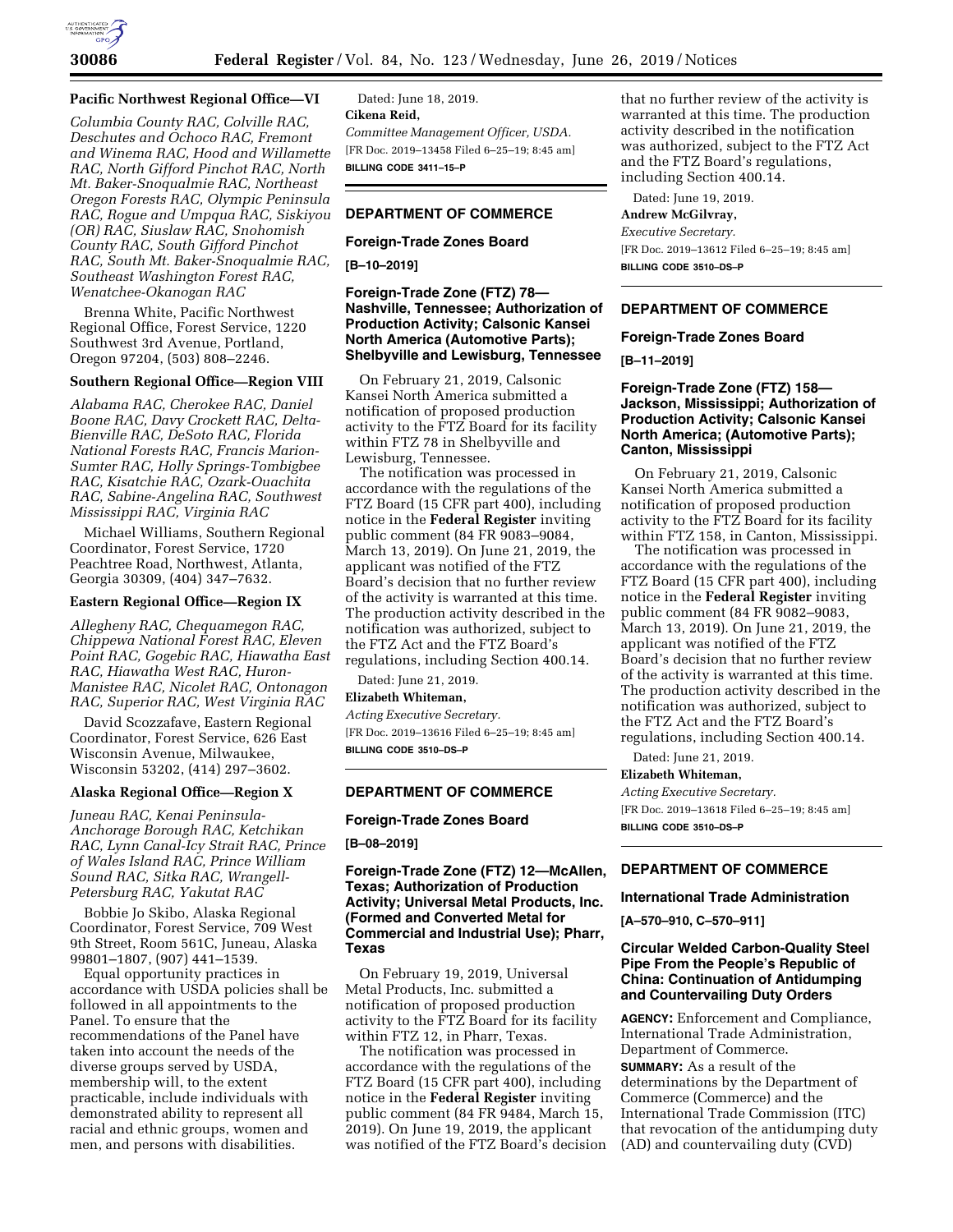orders on circular welded carbonquality steel pipe (CWP) from the People's Republic of China (China) would likely lead to continuation or recurrence of dumping, countervailable subsidies, and material injury to an industry in the United States, Commerce is publishing a notice of continuation of the AD and CVD orders.

**DATES:** Applicable June 26, 2019.

**FOR FURTHER INFORMATION CONTACT:**  Jonathan Hill (AD) or Ian Hamilton (CVD), AD/CVD Operations, Enforcement and Compliance, International Trade Administration, U.S. Department of Commerce, 1401 Constitution Avenue NW, Washington, DC 20230; telephone: (202) 482–3518 or (202) 482–4798, respectively.

# **SUPPLEMENTARY INFORMATION:**

#### **Background**

On July 22, 2008, Commerce published the AD and CVD orders on CWP from China.1 On November 1, 2018, Commerce initiated 2 and the ITC instituted 3 five-year (''sunset'') reviews of the AD and CVD orders on CWP from China, pursuant to section 751(c) of the Tariff Act of 1930, as amended (the Act). As a result of its reviews, Commerce determined, pursuant to sections 751(c)(1) and 752(b) and (c) of the Act, that revocation of the *CVD Order* on CWP from China would be likely to lead to continuation or recurrence of countervailable subsidies and notified the ITC of the magnitude of the subsidy rates likely to prevail were the order revoked,4 and Commerce determined that revocation of the *AD Order* on CWP from China would likely lead to continuation or recurrence of dumping and notified the ITC of the magnitude of the margins of dumping likely to prevail were the order revoked.5

4*See Circular Welded Carbon Quality Steel Pipe from the People's Republic of China: Final Results of the Expedited Second Sunset Review of the Countervailing Duty Order,* 84 FR 11050 (March 25, 2019), and accompanying Issues and Decision Memorandum.

On June 19, 2019, the ITC published its determinations, pursuant to sections 751(c) and 752(a) of the Act, that revocation of the *Orders* would likely lead to continuation or recurrence of material injury to an industry in the United States within a reasonably foreseeable time.6

### **Scope of the Orders**

The scope of these orders covers certain welded carbon quality steel pipes and tubes, of circular crosssection, and with an outside diameter of 0.372 inches (9.45 mm) or more, but not more than 16 inches (406.4 mm), whether or not stenciled, regardless of wall thickness, surface finish (*e.g.,*  black, galvanized, or painted), end finish (*e.g.,* plain end, beveled end, grooved, threaded, or threaded and coupled), or industry specification (*e.g.,*  ASTM, proprietary, or other), generally known as standard pipe and structural pipe (they may also be referred to as circular, structural, or mechanical tubing).

Specifically, the term ''carbon quality'' includes products in which (a) iron predominates, by weight, over each of the other contained elements; (b) the carbon content is 2 percent or less, by weight; and (c) none of the elements listed below exceeds the quantity, by weight, as indicated:

(i) 1.80 percent of manganese; (ii) 2.25 percent of silicon; (iii) 1.00 percent of copper; (iv) 0.50 percent of aluminum; (v) 1.25 percent of chromium; (vi) 0.30 percent of cobalt; (vii) 0.40 percent of lead; (viii) 1.25 percent of nickel; (ix) 0.30 percent of tungsten; (x) 0.15 percent of molybdenum; (xi) 0.10 percent of niobium; (xii) 0.41 percent of titanium; (xiii) 0.15 percent of vanadium; or (xiv) 0.15 percent of zirconium.

Standard pipe is made primarily to American Society for Testing and Materials (ASTM) specifications, but can be made to other specifications. Standard pipe is made primarily to ASTM specifications A–53, A–135, and A–795. Structural pipe is made primarily to ASTM specifications A–252 and A–500. Standard and structural pipe may also be produced to proprietary specifications rather than to industry specifications. This is often the case, for example, with fence tubing.

Pipe multiple-stenciled to a standard and/or structural specification and to any other specification, such as the American Petroleum Institute (API) API–5L specification, is also covered by the scope of these orders when it meets the physical description set forth above and also has one or more of the following characteristics: Is 32 feet in length or less; is less than 2.0 inches (50 mm) in outside diameter; has a galvanized and/or painted surface finish; or has a threaded and/or coupled end finish. (The term ''painted'' does not include coatings to inhibit rust in transit, such as varnish, but includes coatings such as polyester.)

The scope of these orders does not include: (a) Pipe suitable for use in boilers, superheaters, heat exchangers, condensers, refining furnaces and feedwater heaters, whether or not cold drawn; (b) mechanical tubing, whether or not cold-drawn; (c) finished electrical conduit; (d) finished scaffolding; (e) tube and pipe hollows for redrawing; (f) oil country tubular goods produced to API specifications; and (g) line pipe produced to only API specifications.

The pipe products that are the subject of these orders are currently classifiable in HTSUS statistical reporting numbers 7306.30.10.00, 7306.30.50.25, 7306.30.50.32, 7306.30.50.40, 7306.30.50.55, 7306.30.50.85, 7306.30.50.90, 7306.50.10.00, 7306.50.50.50, 7306.50.50.70, 7306.19.10.10, 7306.19.10.50, 7306.19.51.10, and 7306.19.51.50. However, the product description, and not the Harmonized Tariff Schedule of the United States (HTSUS) classification, is dispositive of whether merchandise imported into the United States falls within the scope of the orders.

## **Continuation of the** *Orders* **on CWP From China**

As a result of the determinations by Commerce and the ITC that revocation of the *Orders* would likely lead to a continuation or a recurrence of dumping, countervailable subsidies, and of material injury to an industry in the United States, pursuant to section 751(d)(2) of the Act and 19 CFR 351.218(a), Commerce hereby orders the continuation of the *Orders*. U.S. Customs and Border Protection (CBP) will continue to collect AD and CVD cash deposits at the rates in effect at the time of entry for all imports of subject merchandise. The effective date of the continuation of the *Orders* will be the date of publication in the **Federal Register** of this notice of continuation. Pursuant to section 751(c)(2) of the Act and 19 CFR 351.218(c)(2), Commerce

<sup>1</sup>*See Circular Welded Carbon Quality Steel Pipe from the People's Republic of China: Notice of Amended Final Affirmative Countervailing Duty Determination and Notice of Countervailing Duty Order,* 73 FR 42545 (July 22, 2008) (*CVD Order*)*; see also Notice of Antidumping Duty Order: Circular Welded Carbon Quality Steel Pipe from the People's Republic of China,* 73 FR 42547 (July 22, 2008) (*AD Order*) (collectively, *Orders*).

<sup>2</sup>*See Initiation of Five-Year (Sunset) Reviews,* 83 FR 54915 (November 1, 2018) (*Initiation*).

<sup>3</sup>*See Circular Welded Carbon-Quality Steel Pipe from China; Institution of Five-Year Reviews,* 83 FR 54936 (November 1, 2018).

<sup>5</sup>*See Circular Welded Carbon Quality Steel Pipe from the People's Republic of China: Final Results of the Expedited Second Sunset Review of the Antidumping Duty Order,* 84 FR 15584 (April 16, 2019) and accompanying Issues and Decision Memorandum.

<sup>6</sup>*See Circular Welded Carbon-Quality Steel Pipe from China (Inv. Nos. 701–TA–447 and 731–TA– 1116 (Second Review)),* 84 FR 28588 (June 19, 2019); *see also Circular Welded Carbon-Quality Steel Pipe from China (Inv. Nos. 701–TA–447 and 731–TA–1116 (Second Review),* USITC Publication 4901 (June 2019).